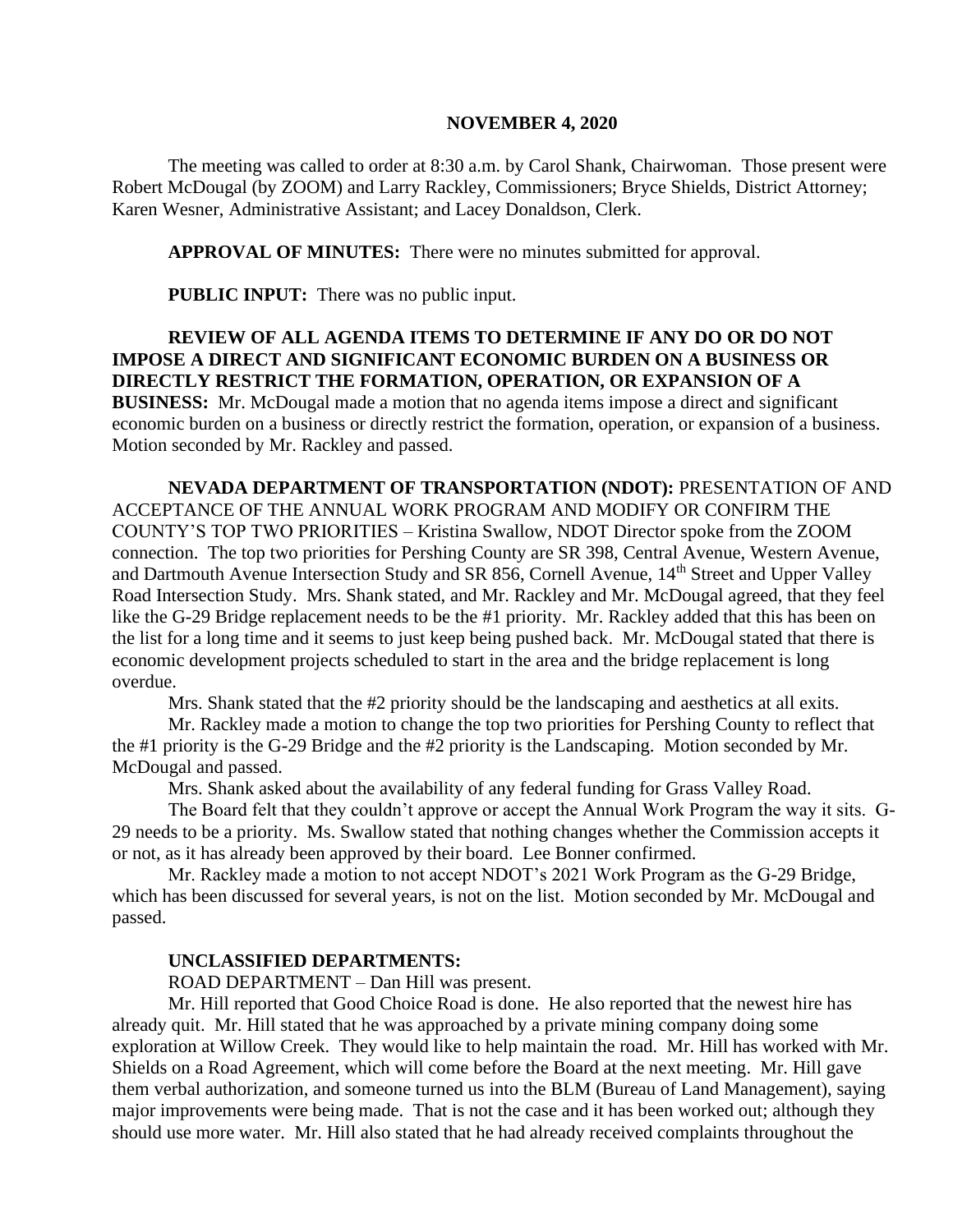summer that the other end of Willow Creek Road was blown out, which was probably exacerbated by this company. Enegix helped and the Road Department fixed three miles of the road.

The crew has also been working in Grass Valley. They finished work on Herschell Road and put some gravel on Van Diest. Mr. Reese is working on Buena Vista Valley Road. Coeur Rochester Mine and Elko Mining have impacted the Road. Mr. Hill spoke with Scott Hill from Coeur. Scott received a proposal from their contractor to fix the road, but it is quite a lot of money. Mr. Hill stated that the Road Department is going to fix about  $\frac{1}{2}$  of the road and then Coeur will pay their contractor to finish down Spring Valley. Mr. Hill also stated that they have received salt and have hauled some to Coeur. Coeur will also be contributing half of the cost for the salt.

Mr. Hill stated that while traveling Humboldt House Road, he noticed a lot of dust from the geothermal project and Florida Canyon. He has spoken to representatives and is going to try to pursue a road agreement again to get the frontage road taken care of. There was also a complaint on Fuss Road. There is some damage to the bridge. Wood has been ordered to make the repairs and some mitigation has been done in the meantime. Mr. Hill met with Sean Burke at the Grass Valley Firehouse. Mr. Burke will work with Mrs. Childs on the accounting aspect of the Road Department using their fuel. Mr. Burke was also agreeable to the Road Department parking the blade there, but additional power outlets are needed, so Mr. Hill will get a quote.

Mr. Hill also reported that he is looking into options to pave Grass Valley Road; which will most likely involve financing, with payments being made with the Diesel Fuel Tax Funds.

*Salary Resolution, Mitch Nielsen:* Mr. Rackley made a motion to approve the Salary Resolution for Mitch Nielsen moving him from a Head Landfill Operator, Range 32, Step 9 to a Range 32, Step A effective 11/15/20. Motion seconded by Mr. McDougal and passed.

LANDFILL & RECYCLING – Dan Hill was present.

Mr. Hill stated that they cleaned up the Grass Valley transfer site again. Mr. Hill hasn't had a lot of time to spend at the Landfill.

Mrs. Shank asked about the Recycling Center. Mr. Rackley stated that there has been no progress on the bailing, and he is not ready to re-open.

SENIOR CENTER / VOLUNTEER COORDINATOR – Mr. Rackley reported that he has been working through a re-opening plan. He has spoken to two State Departments and received authorization from them to open.

*Approval to purchase plexiglass partitions for tables under CARES Act Funding in the amount of \$5,670.50:* Mr. McDougal made a motion to approve the purchase of plexiglass partitions for the tables at the Senior Center, using CARES Act Funding in the amount of \$5,670.00. Motion seconded by Mr. Rackley and passed.

Mr. Handka stated that it will be 3-4 weeks before the product arrives.

Mr. Rackley also reported that the Center received a surprise inspection, which they received a perfect score on. He also stated that he has requested 2,000 masks from a program that is offering them.

BUILDINGS AND GROUNDS – John Handka was present.

Mr. Handka has been working with Mr. Rackley on the Senior Center. They have been doing the yearly maintenance on all the County heating and a/c units. Mr. Handka stated that the ADA power door was installed yesterday, but doesn't have power to it yet. The crew has been doing some preventative maintenance at the jail. A new unit was installed at the Community Center yesterday. Mr. Handka has been working with the contractor on the Imlay house repairs. The installation of the new roof should start next week. He spoke with the Road Department about a truck to put the debris in.

*Approval for repair of the Derby Field Airport Fuel System by B & T Sales and Services, Inc. in the amount of \$3,737.74:* Mr. Handka explained what needed to be repaired. Mrs. Shank asked if there are funds available in the Airport Budget. Mr. Handka stated that it is a reimbursable expense through the CARES ACT funding.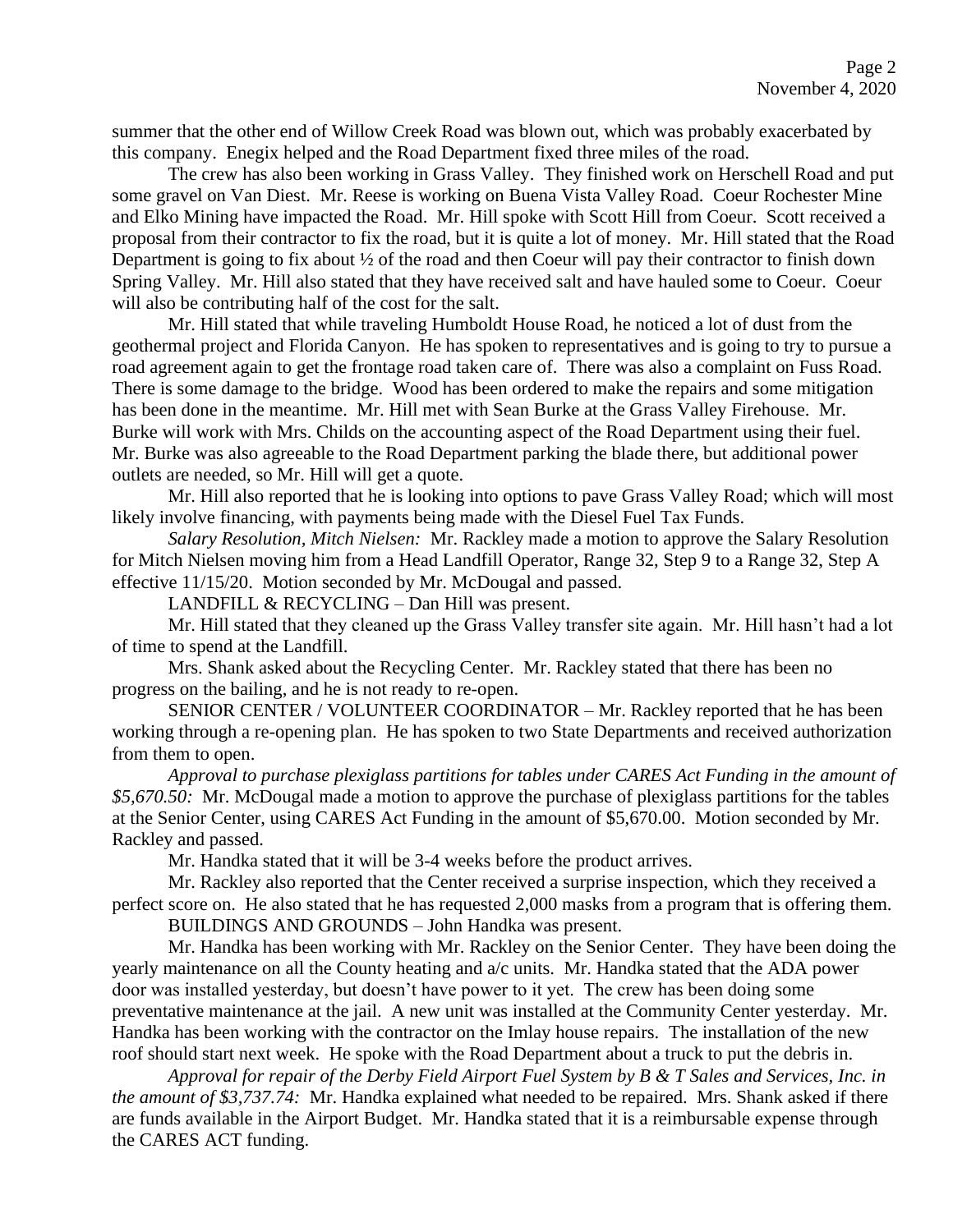Mr. Rackley made a motion to approve the repair of the Derby Field Airport Fuel System by B  $\&$ T Sales and Services, Inc. in the amount of \$3,737.74. Motion seconded by Mr. McDougal and passed.

Mr. Handka stated that they are still dealing with swimming pool issues. The received a verbal recommendation that the shell should be replaced. Mr. McDougal stated that he received an email from Ann Carpenter at Coeur, and she is interested in talking about what needs to happen to replace the pool.

LIBRARY – Ms. Brinkerhoff joined the meeting through ZOOM. Mrs. Shank asked Ms. Brinkerhoff for an update as the Board hasn't received one for quite a while.

While waiting for a response from Ms. Brinkerhoff, Kent Mowry and Nannette Chalupa were present from K & H Insurance. Mr. Mowry stated that the application for our insurance renewal will come out mid-December.

Ms. Brinkerhoff stated that they have a lot of people calling in and requesting library materials. They are checking them out and meeting patrons at the door. Computers are being used by appointment.

*Approval to apply for \$10,000.00 LSTA Mini grant for 2020-2021; Approval to apply for CARES Act Grant in the amount of \$13,906.00 with IT Department:* Ms. Brinkerhoff stated that the Mini grant has a 10% match. The CARES Act Grant does not have a match. Both grants have been awarded, she just needs approval from the Commission to accept.

Mr. Rackley made a motion to approve the \$10,000.00 LSTA Mini Grant for 2020-21 and the CARES Act Grant in the amount of \$13,906.00. Motion seconded by Mr. McDougal and passed.

Mrs. Shank asked about the Library opening. Ms. Brinkerhoff doesn't know yet. They are meeting the needs of their patrons. Mrs. Shank would like the Library Board to discuss what steps need to be taken to reopen the Library at their next meeting.

PERSHING COUNTY FIRE AND AMUBLANCE –

*Ambulance Report:* Chief Wilcox reported that he was on vacation last week and Rich Wagner took over in his absence. The ambulance service has been very busy. Chief Wilcox stated that the EMT (Emergency Medical Technician) class is done and the students will be doing their testing on Saturday. They currently have one pending member application. The EMS (Emergency Medical Services) Conference in Utah has been cancelled.

*Lovelock Fire:* Chief Wilcox reported that the Firefighting II class is still ongoing. They received 10 new hand-held radios from the City through the CARES Funding. They were also given \$10,000 to redo the bathroom in the old part of the firehouse. The camper shells for the new trucks should be done in the next week or so. Sierra Electronics will start installing lights and radios when the shells are put on. The new extractor and dryer that were purchased with CARES Funding have been partially installed. There was a LEPC (Local Emergency Planning Committee) drill a couple weeks ago. They will be having a post-season Chiefs' meeting on Saturday.

*Fire Inspector – Approval to extend the advertisement to fill position:* Mr. Rackley made a motion to approve extending the advertisement for the Fire Inspector position until filled. Motion seconded by Mr. McDougal and passed.

*Grass Valley Fire:* Mr. Rackley had a written report from Mr. Burke. The water tender has been repaired, costing \$9,500. A budget augmentation will be necessary. Mr. Burke is not happy with the County road mechanic and is researching other options to provide service to the Grass Valley Fire Department. The Burn Ban is still in effect. They are hoping for some moisture so it can be lifted. The burn pile at the transfer station is huge and will take the better part of a day to burn it.

Mrs. Shank acknowledged that she missed the 9:30 Public Hearing time and will get to it as soon as DA Shields is back in the room.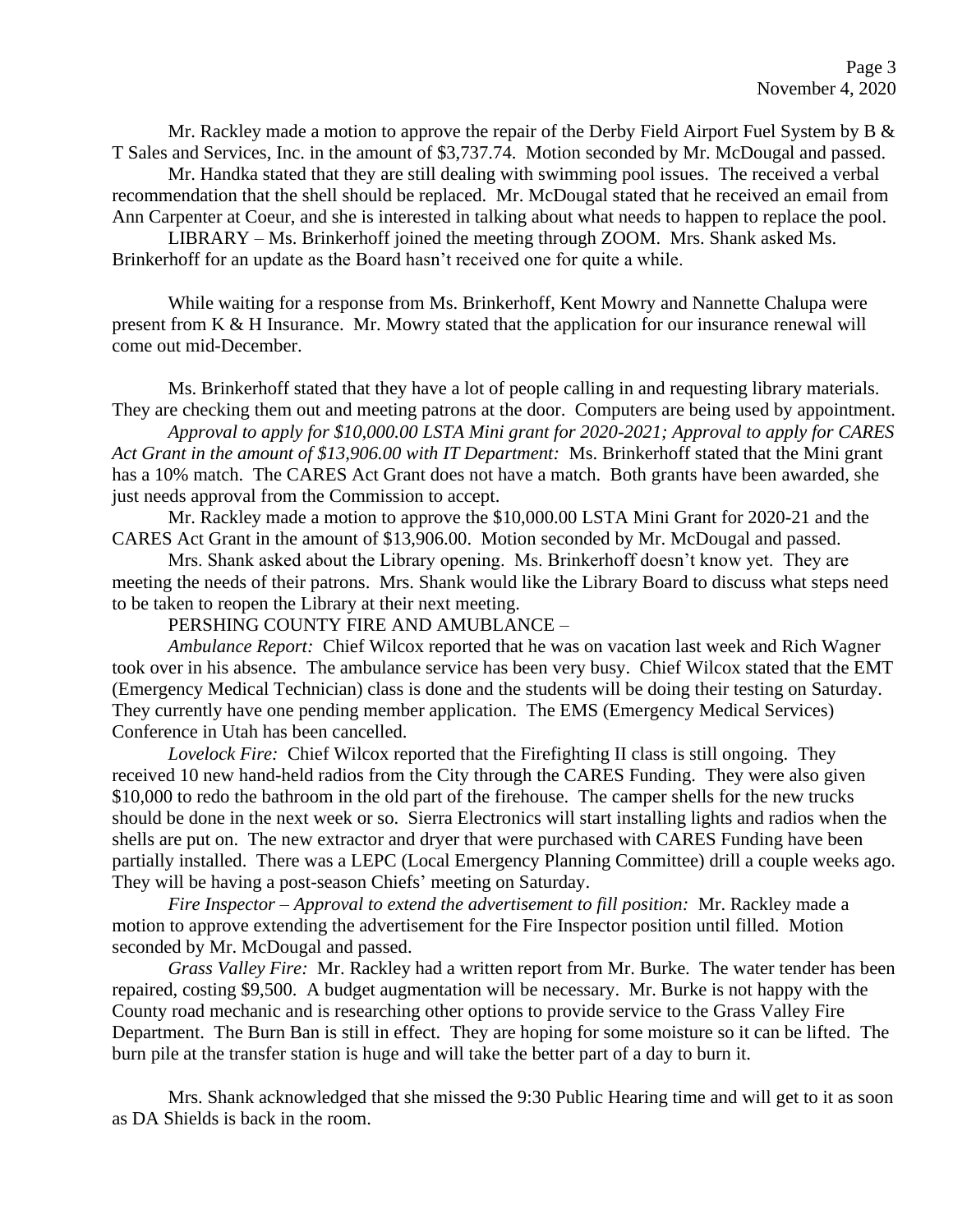Mr. Rackley continued with his update on the Grass Valley Fire. Mr. Burke is working on ordering items with CARES Funding and it seems to be going well. He is also working on a plan for vaccination distribution.

# **PUBLIC HEARING ON PROPOSED ORDINANCE NO. 343, AMENDING CHAPTER 2.12 OF THE PERSHING COUNTY CODE, SHICH CREATED AN ADVISORY BOARD TO THE COUNTY COMMISSIONERS KNOWN AS THE PERSHING COUNTY ECONOMIC DEVELOPMENT AUTHORITY AND COMMUNITY CENTER ADVISORY BOARD:** Mr.

Shields would like this tabled until we have direction on what will happen to the Community Center, i.e.: do we put it under another board or create a new board to oversee the center. Mr. McDougal added that he would work with Mr. Shields regarding this issue when he gets back to town.

### **UNCLASSIFIED DEPARTMENTS, CONT.D:**

COMMUNITY CENTER – Dixie McKay was present.

Mrs. McKay sent the Board a written report. She also reported that the Center is down on revenue compared to last year. She stated that over 300 people came through the Center yesterday for voting and all wore a mask.

Mrs. McKay also thanked Dan Hill for bringing over and spreading some more gravel.

Mrs. McKay is working with Lucy Peters and Bill Laird at the High School on having students refinish the round tables. She is also working on a plan to have PCEDA removed from the sign in front of the building. She is also researching a fix for the fabric sound covers in the big room and may need to look at replacing them.

**PLANNING AND BUILDING DEPARTMENT, IMLAY WATER SYSTEM:** James Evans was present.

Mr. Evans gave the Board the monthly report. There isn't a Planning Commission meeting this month. They broke ground on the new truck stop in Rye Patch yesterday.

Mr. Shields reiterated the need for a workshop regarding the sign ordinance and suggested adding it to the special meeting on November  $16<sup>th</sup>$ .

DISCUSSION ON WHAT GOALS AND SCOPE OF WORK THE COMMISSION WOULD LIKE TO ACCOMPLISH WITH THE UPDATING OF THE MASTER PLAN, DEVELOPMENT CODE AND INCLUSION OF THE WATER RESOURCE PLAN IN PREPARATION FOR A MEETING WITH CYNTHIA ALBRIGHT, SENIOR PRINCIPAL PLANNER FOR STANTEC ENGINEERING – Cynthia Albright will be at the meeting on the  $18<sup>th</sup>$ .

REVIEW OF BUSINESS LICENSE FEES FROM SURROUNDING COUNTIES REGARDING RAISING PERSHING COUNTY BUSINESS LICENSE FEES AND SEEKING AUTHORIZATION FROM THE NEVADA STATE DEPARTMENT OF TAXATION TO INCREASE THE FEES IN ACCORDANCE WITH NRS 354.5989 – Mrs. Shank stated that the letter needs to go to Taxation to get the ball rolling. Mr. Evans gave several examples of Business License structures in other counties. Mr. Evans likes how Mineral County has their structure laid out.

Mr. Rackley made a motion to send a letter to the Nevada State Department of Taxation seeking authorization to increase Pershing County's Business License fees in accordance with NRS 354.5989. Motion seconded by Mr. McDougal and passed.

## **UNCLASSIFIED DEPARTMENTS, CONT.D:**

IT DEPARTMENT – Justin Abbott was present.

Mr. Abbott reported that he is moving forward with the network upgrade projects that were approved.

PUBLIC DEFENDER – Steve Cochran submitted a written report.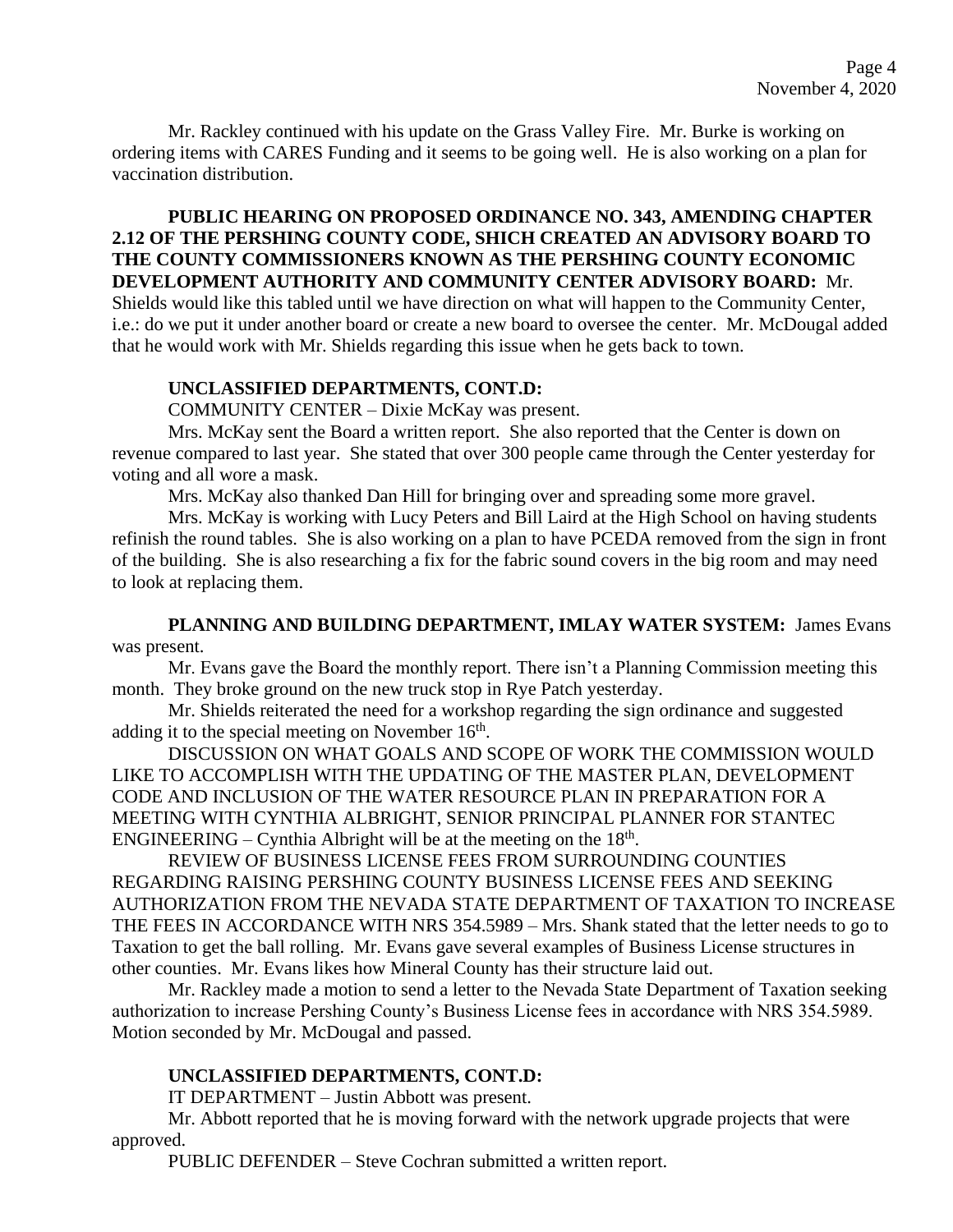LEPC / EMERGENCY MANAGEMENT – *Approval of 2020 EMPG Grant in the amount of \$12,500.00 with a \$12,500.00 match:* Mr. Rackley made a motion to approve the 2020 EMPG Grant in the amount of \$12,500 with \$12,500 matching funds. Motion seconded by Mr. McDougal and passed.

## **ELECTED DEPARTMENTS:**

LACEY DONALDSON, CLERK-TREASURER – Mrs. Donaldson stated that the staff is cleaning up from a month of Election activity.

RENE CHILDS, RECORDER – AUDITOR – Mrs. Childs gave the Board the Month End Fund Balance Report. The conversion of Fixed Assets is almost done.

ASSESSOR – Ms. Basso-Cerini submitted a written report. She received 6 applications for the vacancy and hopes to have interviews on November  $10<sup>th</sup>$ .

*Approval of contracts with Jana Seddon (\$20.00 per hour) and Samantha Loper (\$15.00 per hour) to assist the Pershing County Assessor in completing the mandates of NRS 361.260 and 361.300 during the 2020-2021 appraisal and reappraisal cycle:* Mr. McDougal made a motion to approve the contracts with Jana Seddon and Samantha Loper to assist the Pershing County Assessor's office. Motion seconded by Mr. Rackley and passed.

*Recommended assistance with GIS & Pictometry costs, allocate \$50,000.00 in the General Government Budget:* Mrs. Shank met with Mrs. Childs and this is the recommendation they have come up with.

Mr. Rackley made a motion to allocate \$50,000.00 in the General Government Budget to assist with the GIS and Pictometry costs. Motion seconded by Mr. McDougal and passed.

BRYCE SHIELDS, DISTRICT ATTORNEY – Mr. Shields stated that they received training on the new Carpel Software, and everything went smoothly.

**UPDATE ON PROGRESS OF SITE LOCATION, DESIGN, FUNDING, AMENITIES AND CONSTRUCTION OF FUTURE LAW ENFORCEMENT CENTER:** Mr. Rackley stated that at the last meeting, the Sheriff indicated there was another property that may be an option. He and the Sheriff spoke with the owner of that property last week and they are looking into it.

Mr. Shields stated that the purchase of the other property closed last week. Mr. Shields has drawn up a purchase agreement. Speaking with Mr. Griffin, there is a propane tank on the property that needs to be moved to Jade River's new property. Mr. Shields stated that he told Mr. Griffin that he would inform the Board. Mr. Rackley wondered if the tank actually belongs to the propane company. Mr. Shields will find out. There is also a little building that we agreed to move.

**PROCLAMATIONS AND AWARDS:** There were no Proclamations or Awards considered.

**DERBY FIELD AIRPORT:** Mr. Rackley didn't have anything to report. He sent a message to the contractor regarding a start date for the fencing project, but hasn't heard anything.

# **PROJECT ADVISORY COMMITTEE (PAC) PARTICIPATION IN THE NEVADA AIRPORT & HELIPORT SYSTEM PLAN (NAHSP) AND AIRPORT ECONOMIC IMPACT STUDY (AEIS); APPROVAL TO APPOINT REPRESTATIVE TO COMMITTEE:** Mr. Rackley would like to participate.

Mr. McDougal made a motion to participate in PAC and appoint Mr. Rackley as our representative. Motion seconded by Mrs. Shank and passed.

The meeting recessed at 10:33 a.m. for a Litigation meeting and reconvened at 10:39 a.m.

**REPORT FROM LEGAL COUNSEL:** Mr. Shields did not have anything to report.